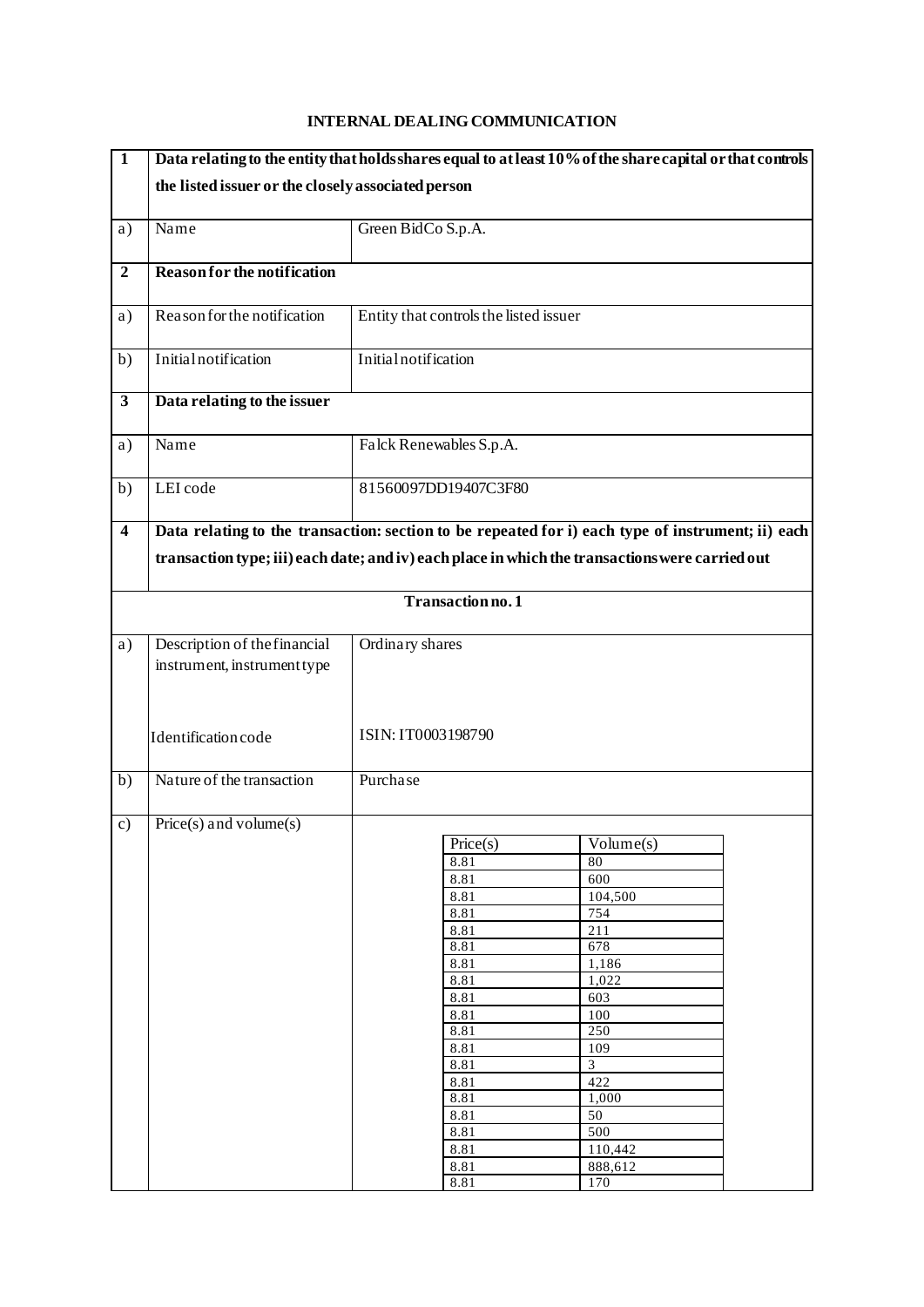|    |                         |       | 8.81     | 850                            |                     |  |
|----|-------------------------|-------|----------|--------------------------------|---------------------|--|
|    |                         |       | 8.81     | 1,000                          |                     |  |
|    |                         |       | 8.81     | $\overline{\mathbf{3}}$        |                     |  |
|    |                         |       | 8.81     | $\overline{4}$                 |                     |  |
|    |                         |       | 8.81     | 50                             |                     |  |
|    |                         |       | 8.81     | 700                            |                     |  |
|    |                         |       | 8.81     | 645                            |                     |  |
|    |                         |       | 8.81     | 1,000                          |                     |  |
|    |                         |       | 8.81     | 152                            |                     |  |
|    |                         |       | 8.81     | 428                            |                     |  |
|    |                         |       | 8.81     | 282                            |                     |  |
|    |                         |       | 8.81     | 20,406                         |                     |  |
|    |                         |       | 8.81     | $810\,$                        |                     |  |
|    |                         |       | 8.81     | 3,001                          |                     |  |
|    |                         |       | 8.81     | 919                            |                     |  |
|    |                         |       | 8.81     | 300                            |                     |  |
|    |                         |       | 8.81     | 1,653                          |                     |  |
|    |                         |       | 8.81     | 900                            |                     |  |
|    |                         |       | 8.81     | 1,000                          |                     |  |
|    |                         |       | 8.81     | 4,768                          |                     |  |
|    |                         |       | 8.81     | 3,175                          |                     |  |
|    |                         |       | 8.81     | $\boldsymbol{7}$               |                     |  |
|    |                         |       | 8.81     | 2,819                          |                     |  |
|    |                         |       | 8.81     | 250                            |                     |  |
|    |                         |       | 8.81     | 175                            |                     |  |
|    |                         |       | 8.81     | 150                            |                     |  |
|    |                         |       | 8.81     | 3,000                          |                     |  |
|    |                         |       | 8.81     | 4,801                          |                     |  |
|    |                         |       | 8.81     | 500                            |                     |  |
|    |                         |       | 8.81     | 1,000                          |                     |  |
|    |                         |       | 8.81     | 200                            |                     |  |
|    |                         |       | 8.81     | 7,401                          |                     |  |
|    |                         |       | 8.81     | 3,500                          |                     |  |
|    |                         |       | 8.81     | 50                             |                     |  |
|    |                         |       | 8.81     | 4,674                          |                     |  |
|    |                         |       | 8.81     | 879                            |                     |  |
|    |                         |       | 8.81     | 879                            |                     |  |
|    |                         |       | 8.81     | 1,000                          |                     |  |
|    |                         |       | 8.81     | 170                            |                     |  |
|    |                         |       | 8.81     | 10,000                         |                     |  |
|    |                         |       | 8.81     | 648                            |                     |  |
|    |                         |       | 8.81     | 5,415                          |                     |  |
|    |                         |       | 8.81     | 5,870                          |                     |  |
|    |                         |       | 8.81     | 1,500                          |                     |  |
|    |                         |       | 8.81     | 5,328                          |                     |  |
|    |                         |       | 8.81     | 5,578                          |                     |  |
|    |                         |       | 8.81     | 1,114                          |                     |  |
|    |                         |       | 8.81     | 12,908                         |                     |  |
|    |                         |       | 8.81     | 675                            |                     |  |
|    |                         |       | 8.81     | 8,258                          |                     |  |
|    |                         |       | 8.81     | 828                            |                     |  |
|    |                         |       | 8.81     | 33                             |                     |  |
|    |                         |       | 8.81     | $\overline{35}$                |                     |  |
|    |                         |       | 8.81     | 142                            |                     |  |
| d) | Date of the transaction |       |          |                                |                     |  |
|    |                         |       | Quantity |                                | Date of transaction |  |
|    |                         | 80    |          |                                | 11:43:44            |  |
|    |                         | 600   |          | 2022-04-01<br>$2022 - 04 - 13$ | 12:29:34            |  |
|    |                         |       | 104,500  |                                | 17:26:24            |  |
|    |                         | 754   |          |                                | 17:26:57            |  |
|    |                         | 211   |          | 2022-04-13                     | 17:27:03            |  |
|    |                         | 678   |          | 2022-04-13                     | 17:27:05            |  |
|    |                         | 1,186 |          | $2022 - 04 - 13$               | 17:27:30            |  |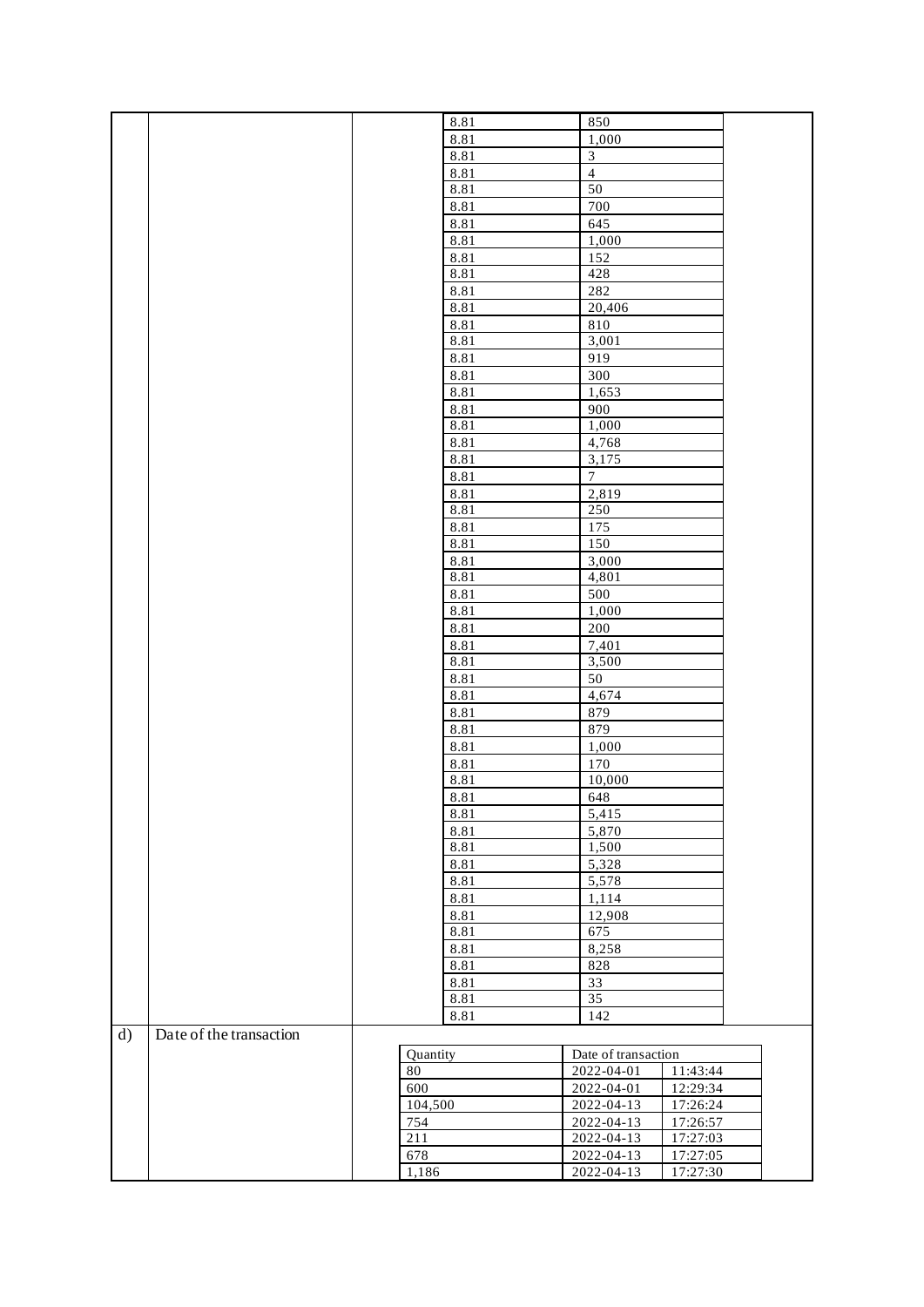|  | 1,022          | 2022-04-13 | 17:28:11 |  |
|--|----------------|------------|----------|--|
|  | 603            | 2022-04-13 | 17:28:29 |  |
|  |                |            |          |  |
|  | 100            | 2022-04-13 | 17:28:40 |  |
|  | 250            | 2022-04-14 | 9:01:00  |  |
|  | 109            | 2022-04-14 | 9:01:00  |  |
|  | 3              | 2022-04-14 | 9:01:00  |  |
|  | 422            | 2022-04-14 | 9:01:00  |  |
|  | 1,000          | 2022-04-14 | 16:53:41 |  |
|  | 50             | 2022-04-14 | 17:13:06 |  |
|  | 500            | 2022-04-14 | 17:29:49 |  |
|  | 110,442        | 2022-04-20 | 11:05:44 |  |
|  | 888.612        | 2022-04-20 | 11:05:44 |  |
|  | 170            | 2022-04-20 | 11:06:07 |  |
|  | 850            | 2022-04-20 | 11:11:24 |  |
|  | 1,000          | 2022-04-20 | 11:18:23 |  |
|  | 3              | 2022-04-20 | 13:10:31 |  |
|  | $\overline{4}$ | 2022-04-20 | 13:10:36 |  |
|  |                |            |          |  |
|  | 50             | 2022-04-20 | 13:22:12 |  |
|  | 700            | 2022-04-20 | 13:50:42 |  |
|  | 645            | 2022-04-20 | 13:54:09 |  |
|  | 1,000          | 2022-04-20 | 14:30:18 |  |
|  | 152            | 2022-04-20 | 14:59:24 |  |
|  | 428            | 2022-04-20 | 17:29:51 |  |
|  | 282            | 2022-04-20 | 17:29:51 |  |
|  | 20,406         | 2022-04-27 | 9:41:49  |  |
|  | 810            | 2022-04-27 | 11:39:16 |  |
|  | 3,001          | 2022-04-27 | 11:44:58 |  |
|  | 919            | 2022-04-27 | 12:42:27 |  |
|  | 300            | 2022-04-27 | 13:50:45 |  |
|  | 1,653          | 2022-04-27 | 14:03:49 |  |
|  | 900            | 2022-04-27 | 15:19:34 |  |
|  | 1,000          | 2022-04-27 | 15:23:53 |  |
|  | 4,768          | 2022-04-27 | 15:36:42 |  |
|  | 3,175          | 2022-04-27 | 16:14:01 |  |
|  | 7              | 2022-04-27 | 16:54:38 |  |
|  | 2,819          | 2022-04-27 | 16:57:33 |  |
|  | 250            | 2022-04-27 | 17:25:41 |  |
|  | 175            | 2022-04-28 | 9:00:24  |  |
|  |                |            |          |  |
|  | 150            | 2022-04-28 | 9:00:24  |  |
|  | 3,000          | 2022-04-28 | 9:00:24  |  |
|  | 4,801          | 2022-04-28 | 9:03:00  |  |
|  | 500            | 2022-04-28 | 9:10:48  |  |
|  | 1,000          | 2022-04-28 | 10:44:38 |  |
|  | 200            | 2022-04-28 | 10:53:21 |  |
|  | 7,401          | 2022-04-28 | 10:53:22 |  |
|  | 3,500          | 2022-04-28 | 11:16:49 |  |
|  | 50             | 2022-04-28 | 11:20:58 |  |
|  | 4,674          | 2022-04-28 | 11:27:00 |  |
|  | 879            | 2022-04-28 | 13:34:00 |  |
|  | 879            | 2022-04-28 | 13:39:00 |  |
|  | 1,000          | 2022-04-28 | 14:58:38 |  |
|  | 170            | 2022-04-28 | 15:09:47 |  |
|  | 10,000         | 2022-04-28 | 15:18:58 |  |
|  | 648            | 2022-04-28 | 15:44:06 |  |
|  | 5,415          | 2022-04-28 | 16:22:51 |  |
|  | 5,870          | 2022-04-28 | 16:31:00 |  |
|  | 1,500          | 2022-04-28 | 17:04:34 |  |
|  | 5,328          | 2022-04-28 | 17:04:34 |  |
|  | 5,578          | 2022-04-28 | 17:26:00 |  |
|  | 1,114          | 2022-04-28 | 17:26:31 |  |
|  | 12,908         | 2022-04-28 | 17:35:23 |  |
|  | 675            | 2022-04-28 | 17:35:23 |  |
|  | 8,258          | 2022-04-28 | 17:35:23 |  |
|  | 828            | 2022-04-28 | 17:35:23 |  |